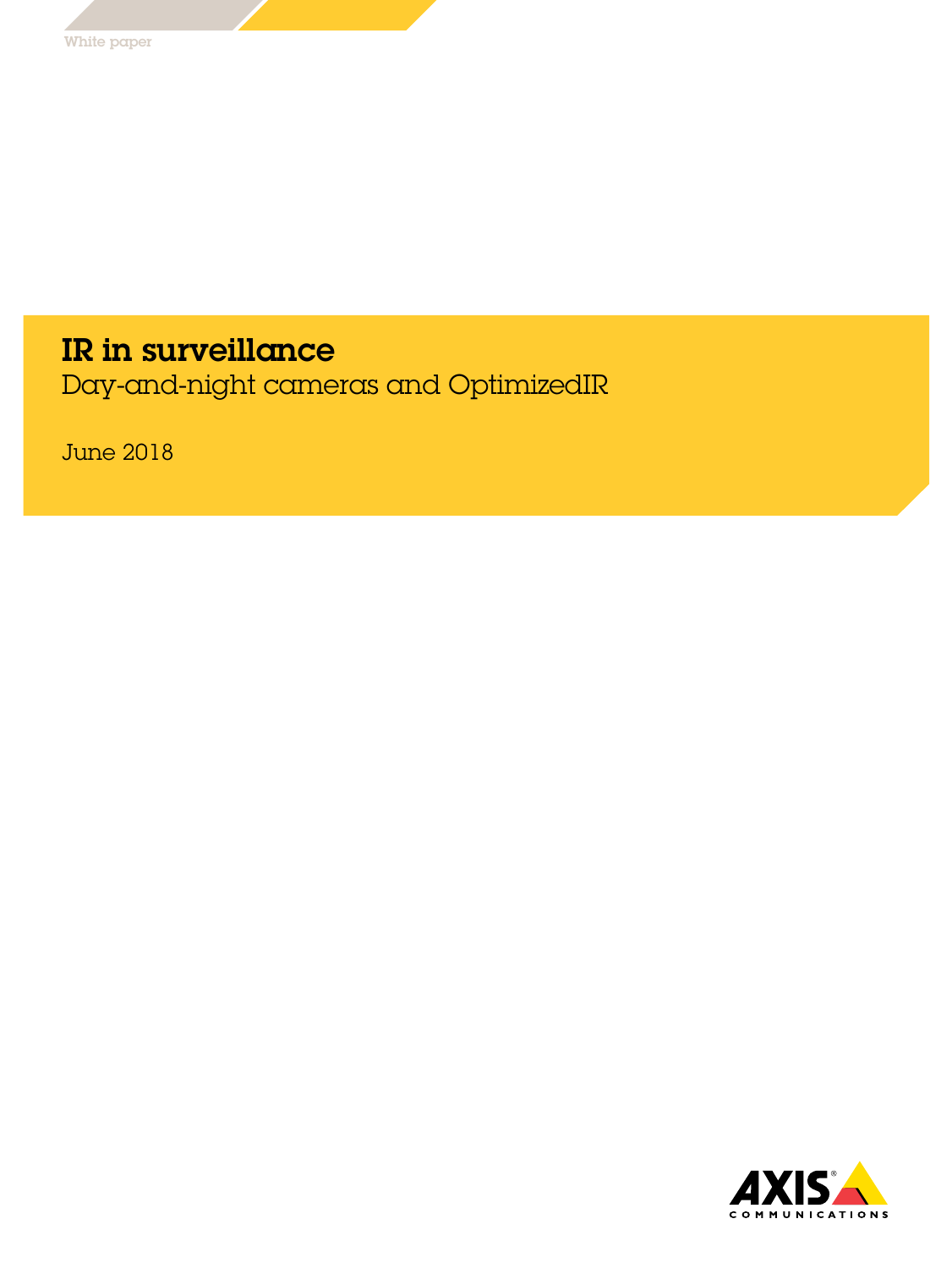

# Summar

Light consists of discrete bundles of energy, called photons. The image sensor in a camera holds millions of photo-sensitive spots, pixels, that detect the number of incoming photons.

The ability of a camera sensor to detect photons is dependent of their energy, or their wavelength. Visible light photons, with wavelengths between 400 nm and 700 nm, are generally detected, but the sensor can usually also detect photons with slightly longer wavelengths (700-1000 nm), in the near-infrared part of the electromagnetic spectrum. Such light is naturally prevalent, for instance in sunlight, but can be added using artificial light sources as well.

Near-infrared illumination is commonly used in surveillance scenes that may otherwise be too dark. A so-called day-and-night camera can use both visible and near-infrared light, and deliver color video during the day and grayscale video during the night.

If natural IR light is completed with the addition of a designated IR light source, a day-and-night camera enables power-efficient and discreet surveillance even in complete darkness. The nightmode grayscale video has a low bitrate, which means that bandwidth and storage needs are minimized. The superior contrast and low noise levels also makes it particularly suitable for video analytics.

Standalone IR illuminators, to be used with day-and-night cameras, generally provide a longer reach than camera-integrated IR illumination, since they use a larger number of LEDs and give more light. But when IR LEDs are built-in with the camera, the complete, one-device installation is less environmentally intrusive and does not require any external cables or extra power supply.

Axis network cameras with OptimizedIR provide a unique and powerful combination of camera intelligence and sophisticated LED technology using Axis most advanced camera-integrated IR solutions. Examples include a patented technology for assuring an even illumination in the camera's variable field of view, extremely efficient heat management, and the use of long-range, high-quality LEDs that are fine tuned to the camera. OptimizedIR is in constant development, with new advanced features being added.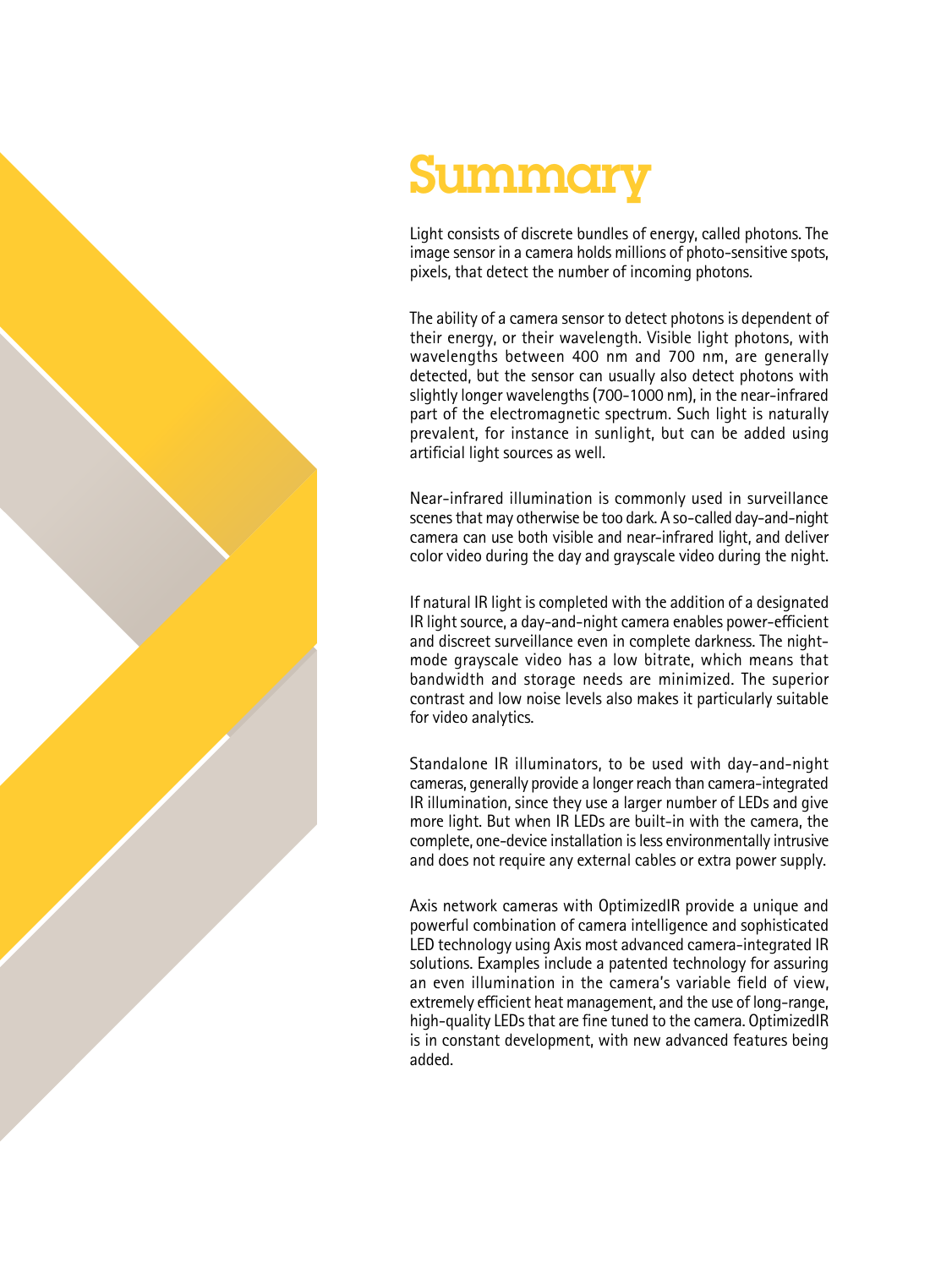# Table of contents

| 1.  | <b>Introduction</b>                                            | 4              |
|-----|----------------------------------------------------------------|----------------|
| 2.  | Light sensitivity and the electromagnetic spectrum             | 4              |
| 3.  | IR imaging and IR illumination                                 | 5              |
| 3.1 | Day-and-night cameras                                          | 5              |
|     | 3.2 Why use IR imaging instead of a thermal camera?            | 6              |
| 3.3 | Why use IR illumination instead of visible-light illumination? | $\overline{7}$ |
| 4.  | Camera-integrated or standalone IR illumination?               | 7              |
| 4.1 | General IR illuminator requirements                            | 8              |
| 4.2 | Integrated illuminators                                        | 8              |
|     | 4.3 Standalone illuminators                                    | 8              |
| 5.  | <b>Axis OptimizedIR</b>                                        | 9              |
| 5.1 | Flexible illumination angle                                    | 9              |
| 5.2 | Adjustable light intensities                                   | 10             |
|     | 5.3 Power efficiency and durability                            | 10             |
|     | 5.4 PTZ-camera customization                                   | 10             |
| 6.  | Safety in Axis IR equipment                                    | 10             |
|     |                                                                |                |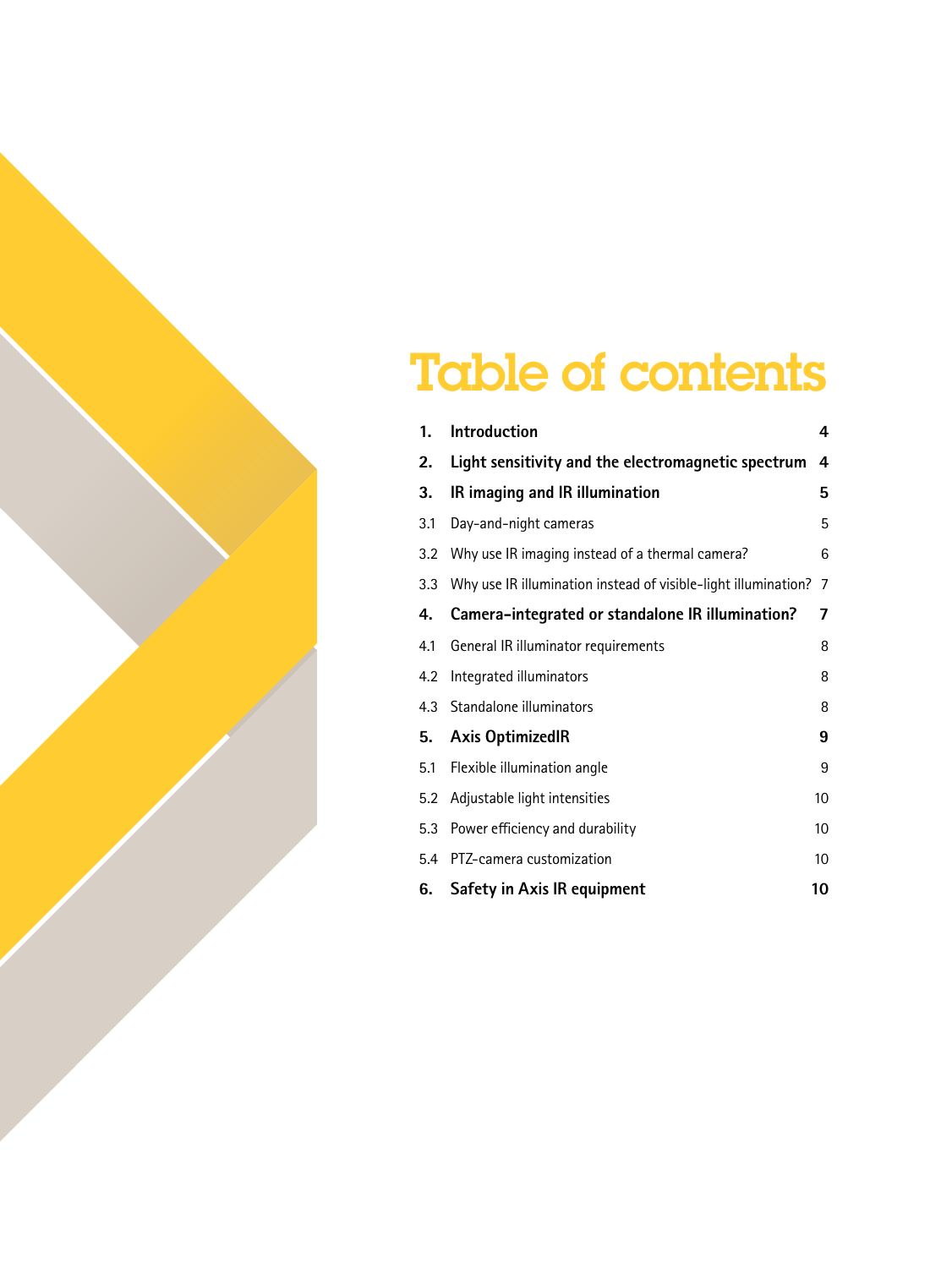## <span id="page-3-0"></span>1. Introduction

Most cameras can use both visible light and near-infrared (IR) light to produce images or video. By adding artificial IR illumination to a scene, it is possible to achieve high-quality video even in completely dark environments.

This document describes why IR illumination is widely used in surveillance. It discusses both cameraintegrated and standalone illuminators, as well as the unique combination of IR solutions that is labelled Axis OptimizedIR.

# 2. Light sensitivity and the electromagnetic spectrum

Light consists of discrete bundles of energy, called photons. The image sensor in a camera holds millions of photo-sensitive spots, pixels, that detect the number of incoming photons. The camera uses this information to create an image.

Light also comes with different energy, or different wavelengths. The ability of a camera sensor to detect photons is dependent of their wavelength. Visible light photons, with wavelengths between 400 nm and 700 nm, are generally detected, but the sensor can usually also detect photons with slightly longer wavelengths (700-1000 nm), in the near-infrared part of the electromagnetic spectrum. Such light is naturally prevalent, for instance in sunlight, but can be added using artificial light sources as well.

Photons with even longer wavelengths, in the LWIR (long wave infrared) part of the spectrum, can be detected by a thermal camera sensor. LWIR light is heat radiation, naturally emitted by all living and non-living objects. In thermal camera images, warmer objects (such as people and animals) stand out from typically cooler backgrounds.



*Figure 1: The electromagnetic spectrum, including the wavelength ranges of visual cameras and thermal cameras.*

In low light, there are fewer photons available that can reach the camera sensor. Cameras with Axis Lightfinder technology have extreme light sensitivity, thanks to a balanced combination of sensor, lens and fine-tuned image processing, that enables the camera to create good color images using very few photons. However, when the scene is too dark, there are too few visible-light photons for the sensor to register. In such extreme low light scenes, the visible light (and color imaging) must be abandoned, and the spectrum must be broadened to include either near-IR wavelengths (using a day-and-night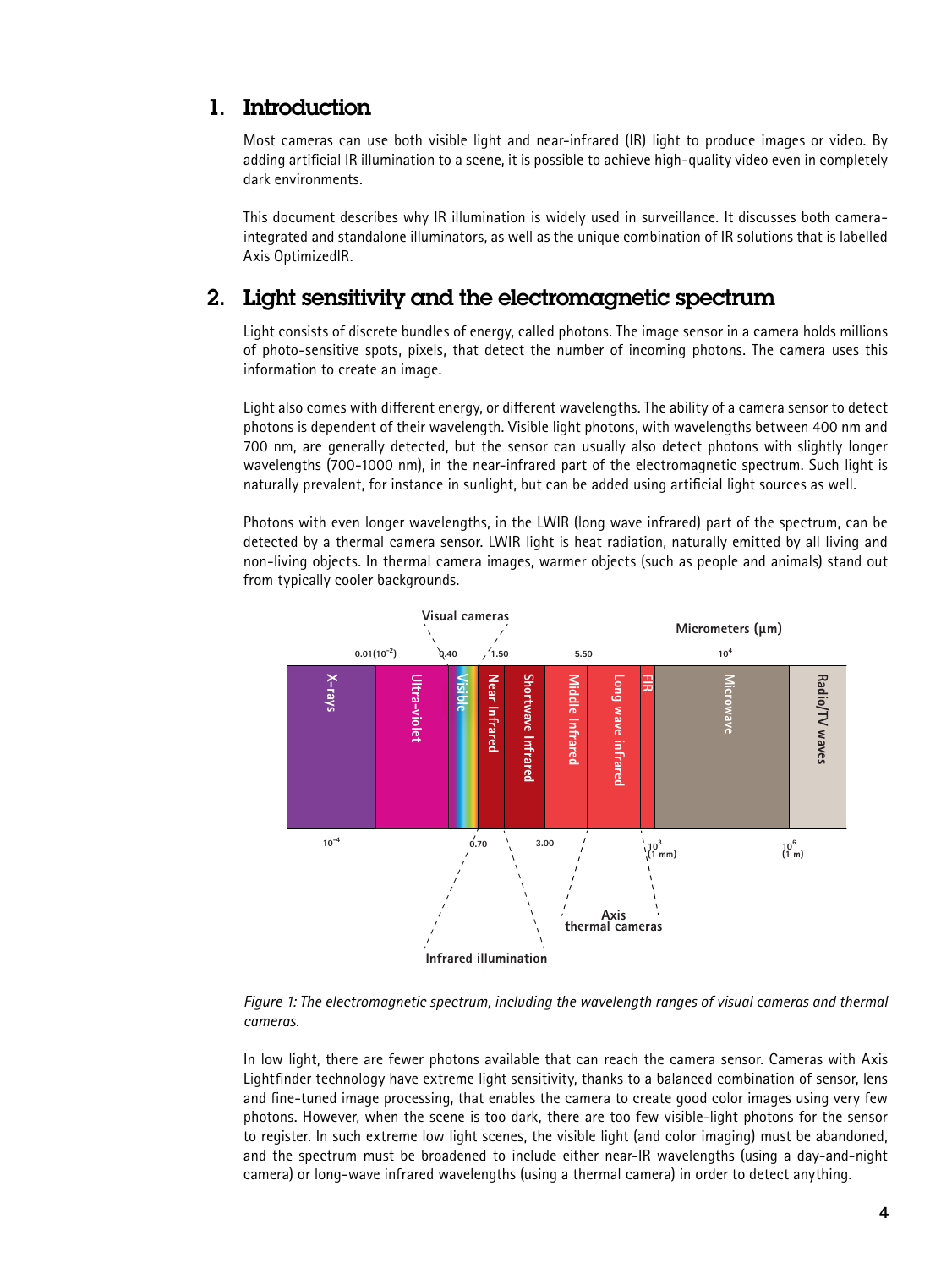# <span id="page-4-0"></span>3. IR imaging and IR illumination

Using IR-LED illumination is a power-efficient and discreet way to enable surveillance in the dark. For imaging in complete darkness, IR light must be added using either standalone or camera-integrated IR illuminators.

Cameras that can use IR light for imaging have so called "day-and-night functionality", or are "day-andnight cameras". They can employ either natural IR light, such as moonlight, or artificial, from incandescent light bulbs or a dedicated IR light source. All cameras that have built-in IR illumination are day-andnight cameras, but a day-and-night camera does not necessarily have built-in illumination. Axis cameras with integrated IR illuminators are distinguished by the product name extension "-L" for LED, lightemitting diode.

Both camera-integrated and standalone illumination normally use IR light with a wavelength of 850 nm. IR LEDs are also available with 940 nm, but camera sensors are slightly less sensitive to that wavelength, as shown in the diagram of figure 2. Being so close to visible-light wavelengths, most IR LEDs produce a visible, faint red glow, which makes it possible to see whether the IR light is on or off.

Axis Lightfinder technology works with IR light as well as with visible light. A camera with Lightfinder enables the IR illumination to reach further, and makes natural IR light far away in the scene more visible.

#### **3.1 Day-and-night cameras**

Day-and-night cameras can switch between two modes: day mode and night mode. In day mode, the camera uses visible light and delivers color video. As light diminishes below a certain level of intensity, the camera automatically switches to night mode, where both visible and near-infrared light is picked up to deliver high-quality, grayscale video.



*Figure 2: Diagram showing the relative light sensitivity of a visual camera sensor. When a day-and-night camera is in day mode, only visible light reaches the sensor. In night mode, both visible light and IR light in the lowest IR range reach the sensor and are used to produce video.*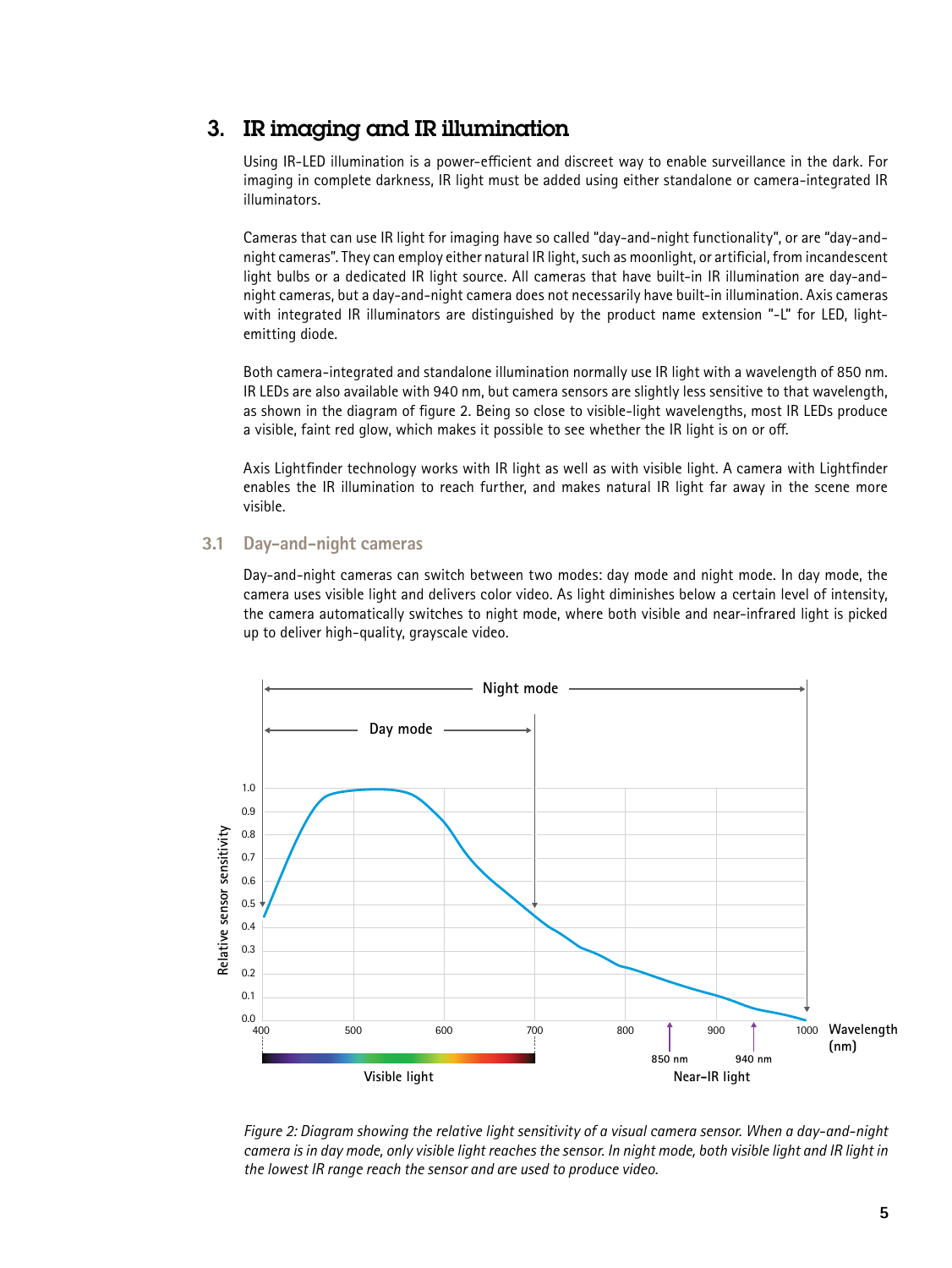<span id="page-5-0"></span>Switching between day mode and night mode is accomplished using a mechanically removable IR-cut filter. In day mode, the filter prevents any naturally occurring IR light from reaching the camera sensor, in order not to distort the colors of the video. In night mode, the filter is removed, increasing the camera's light sensitivity by allowing IR light to hit the sensor. Since the IR light leaks through all three color filter types (RGB) on the sensor, the color information is lost and the camera can no longer deliver a color image.



*Figure 3: An IR-cut filter and its position in a day-and-night camera. In day mode, the red-hued filter is used to prevent any IR light from reaching the camera sensor*

The grayscale video delivered during night mode accommodates the human eye's inability to see IR light. But materials with certain reflective properties may sometimes be represented in unexpected grayscale hues, for example, a dark jacket could appear to be of a much lighter nuance, and vice versa.

#### **3.2 Why use IR imaging instead of a thermal camera?**

Usable video in complete darkness can be provided by thermal cameras, as well as by visual cameras with IR illumination. Thermal cameras do not need any light source since they detect only heat radiation, naturally emitted by all objects.



*Figure 4 and 5: To the left an image from a day-and-night camera with integrated IR illumination, and to the right an image from a thermal camera, passively detecting heat radiation.*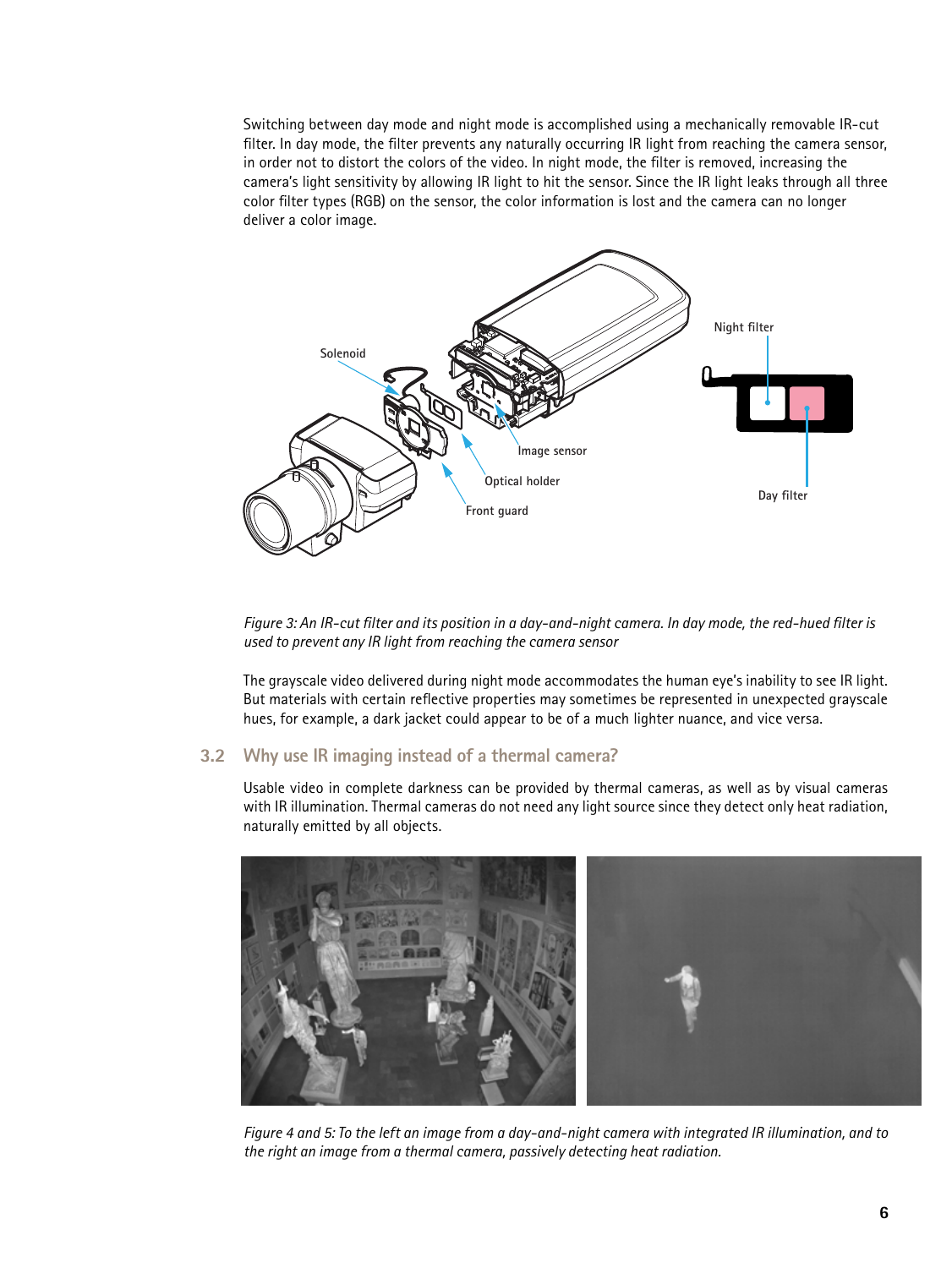<span id="page-6-0"></span>The two camera technologies generally serve different purposes: thermal cameras mainly detect presence, while IR cameras can, depending on the conditions, be used to recognize or identify individuals. Cameras with built-in IR can thereby be used for complete, standalone surveillance, but can also be integrated into a larger, diversified, surveillance system. Thermal cameras, on the other hand, can very well complement a surveillance system, but not replace it; visual cameras are generally needed somewhere in the system for identification.

Thermal cameras have an impressive range of detection, counting in kilometers, but they are expensive to buy. The range of a visual camera with IR illumination depends on the resolution of the camera and how far the illumination reaches. For Axis IR products, the datasheets provide information about the illumination reach, as assessed outdoors at night, for real objects in real scenes.

Thermal cameras cannot see through glass, but visual cameras using IR illumination can. The effects of this aspect depend on the circumstances and the surveillance purposes. For example, using a thermal camera could be beneficial in indoor surveillance since it would prevent accidental filming out the windows, where surveillance may not be permitted.

For more information about thermal camera technology, see: www.axis.com/technologies/thermal-imaging.

#### **3.3 Why use IR illumination instead of visible-light illumination?**

In locations where artificial white light illumination is restricted, or where it would be too intrusive, IR illumination provides a way to make surveillance possible.

One example is in nighttime traffic surveillance, where white light could be too disturbing for the drivers. IR also benefits from enabling very discreet surveillance, strategically useful in many scenarios, apart from not adding to general light pollution. The deterrent effect of visible light illuminators is, however, often preferred.

IR illumination can be used when it is not critical to capture color information. But grayscale video also has a significantly lower bitrate than color video, which means that bandwidth and storage needs are minimized.

The superior contrast and low noise levels delivered by a day-and-night camera with IR illumination also makes it particularly suitable both for video analytics and for night-time surveillance of high-speed objects, such as, again, traffic surveillance. License plate recognition (LPR) is a video analytics application that, in some cases, benefits from IR-illuminated video. License plates reflect much more IR light than any other objects in the image, enabling the LPR algorithm to react on license plates and nothing else. Any unauthorized modifications to license plates are also easily detected.

## 4. Camera-integrated or standalone IR illumination?

Artificial IR illumination can be supplied by standalone IR illuminators or be integrated into the camera. Surveillance applications may benefit from using both types simultaneously, since standalone illuminators are generally more powerful and reach further, but camera-integrated illuminators may be more suitable at shorter range, due to them being uniquely adapted and tailored to the specific camera with its features, zoom levels, and so on.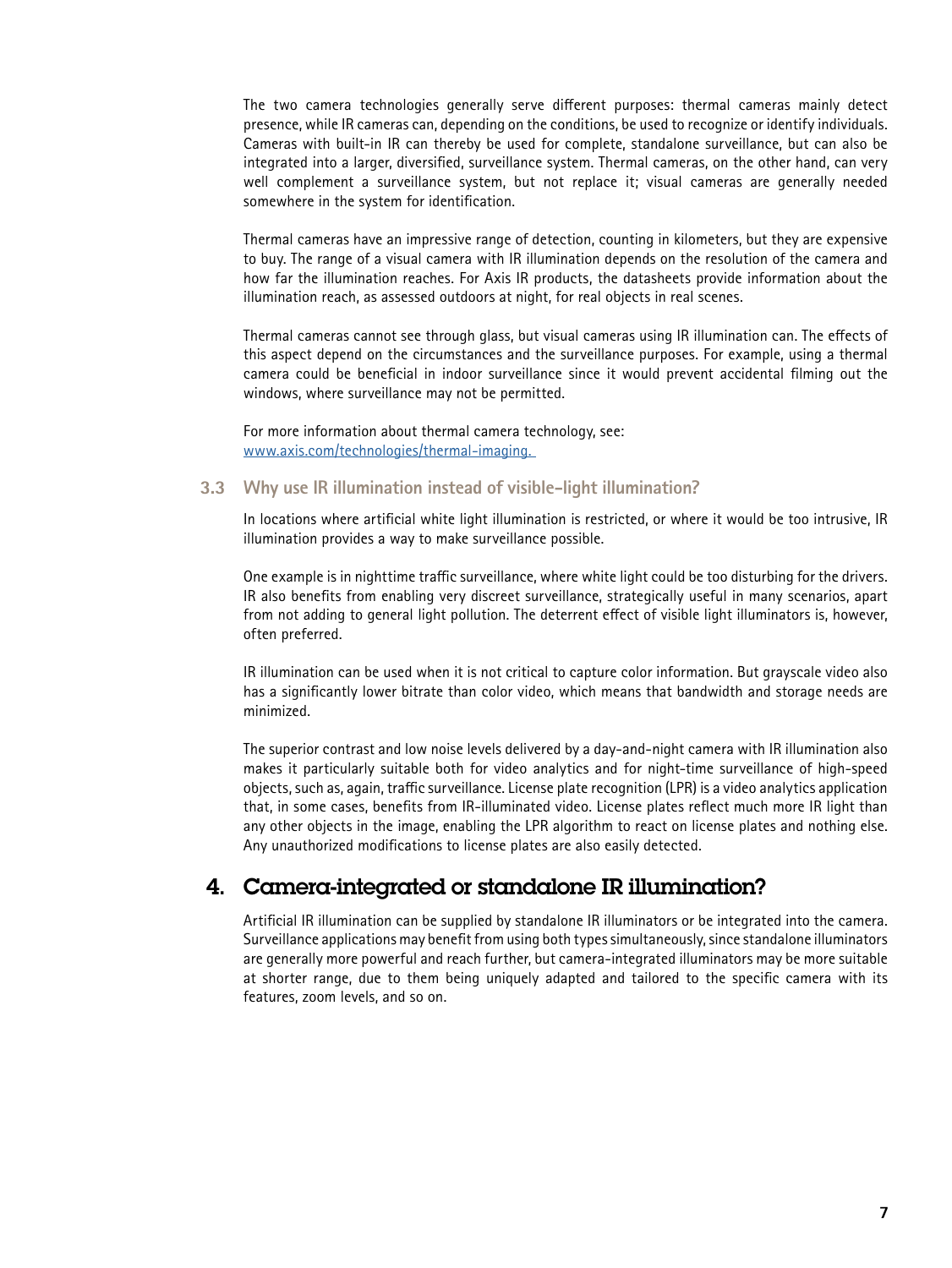#### <span id="page-7-0"></span>**4.1 General IR illuminator requirements**

An IR illuminator, whether camera-integrated or standalone, should provide a uniform light field within the camera's whole field of view. It should have a long reach, but also avoid causing the camera to overexpose objects that are close by. This generally requires a camera with wide dynamic range.

IR illuminators should have integrated visual light detectors and automatically shut down, for power saving, during day or when other light sources provide enough light. Overheating of the LEDs must also be avoided, to enable a long LED lifetime.

#### **4.2 Integrated illuminators**



*Figure 6: A network camera from Axis with three integrated IR LEDs* 

With camera and illumination in one device, the complete installation is less environmentally intrusive. This is especially important for surveillance in older or listed buildings, such as museums and historical buildings.

Axis network cameras with built-in IR are easy to install and integrate. They do not require any external cables or extra power supply since their low-power IR LEDs are powered from the camera, using Power over Ethernet (PoE). A system with camera-integrated illumination can also be less expensive, with fewer components to install, and, consequently, fewer components to perform service and other maintenance on.

#### **4.3 Standalone illuminators**



*Figure 7: A standalone IR LED illuminator from Axis, to be used with a day-and-night camera.*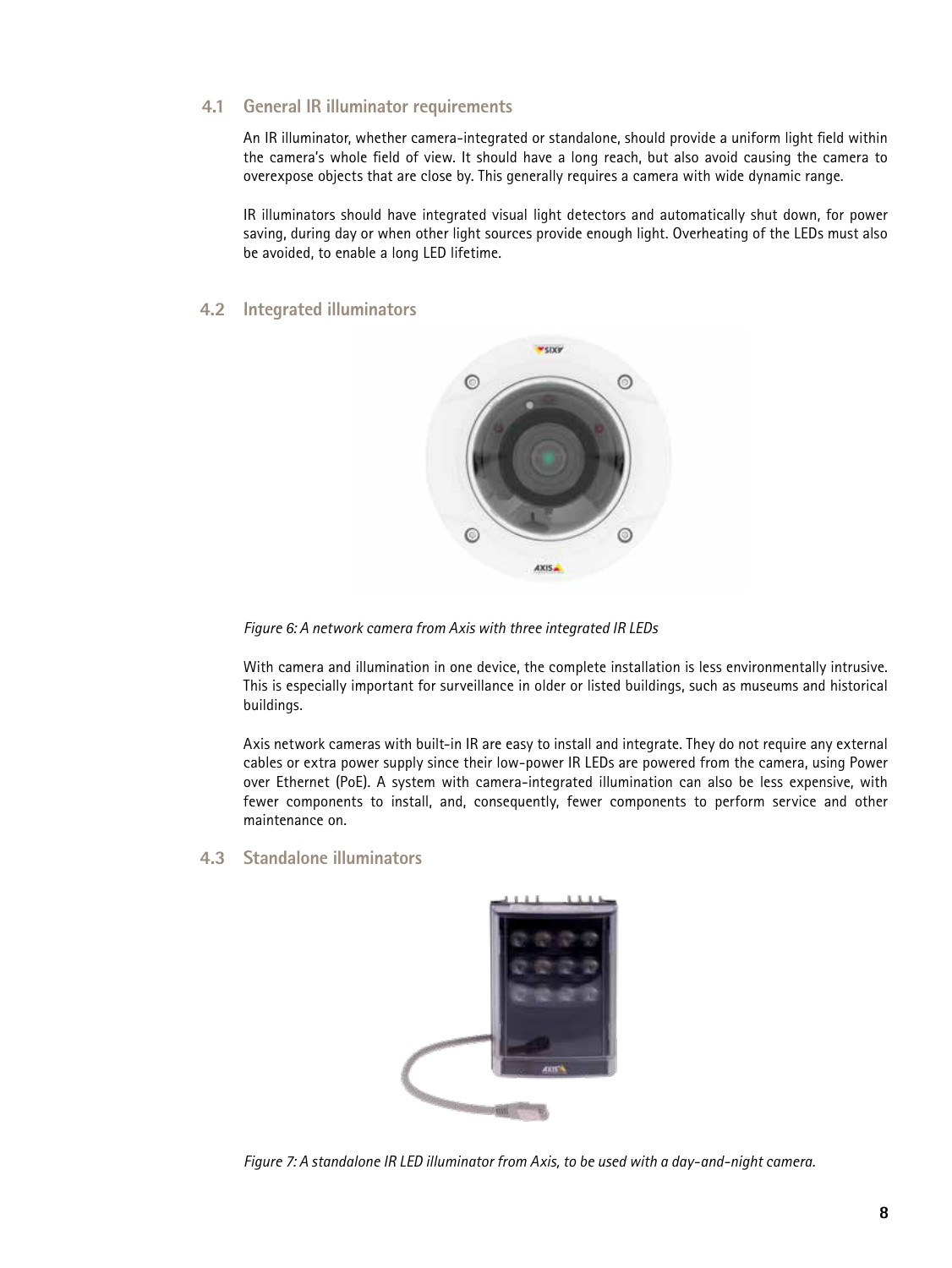<span id="page-8-0"></span>Standalone IR illuminators, to be used with day-and-night cameras, generally provide a longer reach than camera-integrated IR illumination, since they use a larger number of LEDs and give more light. They also allow the camera to be aimed more freely.

Since light and camera lens are more physically separated when standalone illuminators are used, compared to camera-integrated IR, insects and dirt which are naturally drawn to the light do not get so close to the lens that they can affect the video.

When using standalone illuminators, it should be ensured that the illumination matches the scene. A too narrowly illuminated area will cause white out or glare in the middle of the scene and inadequate illumination at wider angles. On the other hand, a too widely illuminated area entails both a reduced light reach in the forward direction, and the unnecessary illumination of objects that are outside the area of interest.

Standalone illuminators from Axis come with exchangeable, diverging lenses, to enable an illumination width that suits the scene. Since any adjustments of the illuminators must be done manually on site, standalone illuminators are best used with cameras that keep a rather constant zoom level and field of view.

### 5. Axis OptimizedIR

Axis network cameras with OptimizedIR provide a unique and powerful combination of camera intelligence and sophisticated LED technology using Axis most advanced camera-integrated IR solutions. Examples include a patented technology for assuring an even illumination in the camera's variable field of view, extremely efficient heat management, and the use of long-range, high-quality LEDs that are fine tuned to the camera. OptimizedIR is tailored in each camera model, and may consist of different solutions depending on the camera's specific prerequisites and functionalities. OptimizedIR is also in constant development, with new advanced features being added.

#### **5.1 Flexible illumination angle**

One feature of OptimizedIR, used in selected, remote-zoom cameras, is that the angle of illumination can adapt to the zoom level. Using high-precision, custom-made lenses, the IR LEDs provide an illumination angle that follows the camera's zoom movements to always provide the right amount of light. The entire field of view is evenly illuminated, resulting in well-exposed, high-quality, low-noise video, even when the environment is completely dark.



*Figure 8: In some cameras, OptimizedIR can be used to control the IR illumination angle, so that it follows any adjustments made in the camera zoom level and field of view.*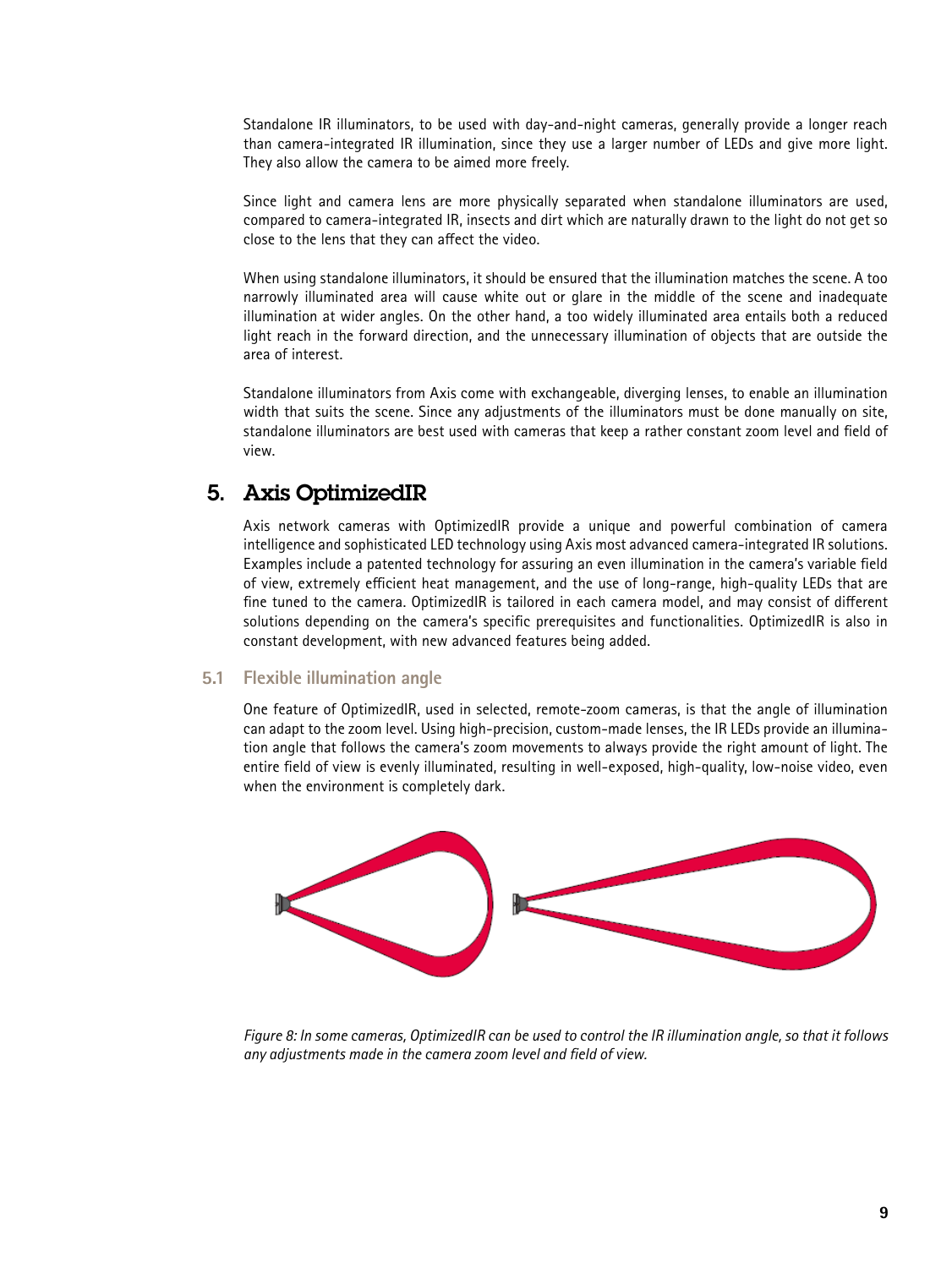#### <span id="page-9-0"></span>**5.2 Adjustable light intensities**

In some of Axis most advanced solutions, the intensity of the camera-integrated LEDs can be manually or automatically adjusted. If needed for optimal image quality, individual lights can be either dimmed or turned off, remotely via the web interface.

The camera automatically adjusts the exposure for optimal image quality. When installed close to a wall or a corner, it can also be beneficial for the camera to automatically dim the LEDs located closest to that wall or corner, in order to avoid reflections that could otherwise saturate parts of the image.

Depending on the installation environment and the conditions around the camera, for example, external light sources in the scene, manual intensity adjustments of individual LEDs may also be useful for customizing the IR illumination.

#### **5.3 Power efficiency and durability**

OptimizedIR is based on extremely power-efficient LEDs. Due to the minimal heat dissipation, PoE is enough to power them, and no additional power cables are needed.

The LEDs are high-quality and durable, and their lifetime is further prolonged because of their low heat generation. With a lower operating temperature, the LEDs last longer. OptimizedIR is a power-efficient technology also because it illuminates the scene evenly and minimizes the amount of light outside the view. This is achieved by using few LEDs, with an optimized mechanical design.

#### **5.4 PTZ-camera customization**

Thanks to advanced heat management solutions and sophisticated camera features, Axis offers OptimizedIR also in selected pan-tilt-zoom (PTZ) cameras. Using several LEDs with different lenses and variable light intensities, the resulting illumination is optimally adjusted for the field of view and zoom factor. Whether the camera is panning, tilting, or zooming, the IR light beam adapts seamlessly to the camera view.

For a discreet design of a PTZ camera, any integrated LEDs must be located close to the image sensor, without being connected to any external heatsink. This makes cooling of the LEDs critical.

Axis PTZ cameras with OptimizedIR use heatpipes for conducting LED-generated heat away from both the sensor and the LEDs, allowing those to maintain a suitable operating temperature. This enables the sensor to produce high-quality, low-noise images, and ensures a long LED lifetime. The heat management solution also enables a compact and directionally discreet dome design, which, together with the near-infrared lighting of OptimizedIR, provides fully discreet surveillance.



*Figure 9: A PTZ camera with OptimizedIR.*

### 6. Safety in Axis IR equipment

Axis network cameras are safe to use according to the European standard EN 62471:2008, based on the international standard IEC 62471. Complying with this standard, the cameras and their built-in illumination are not harmful to the eyes of any living creature looking straight at the camera.